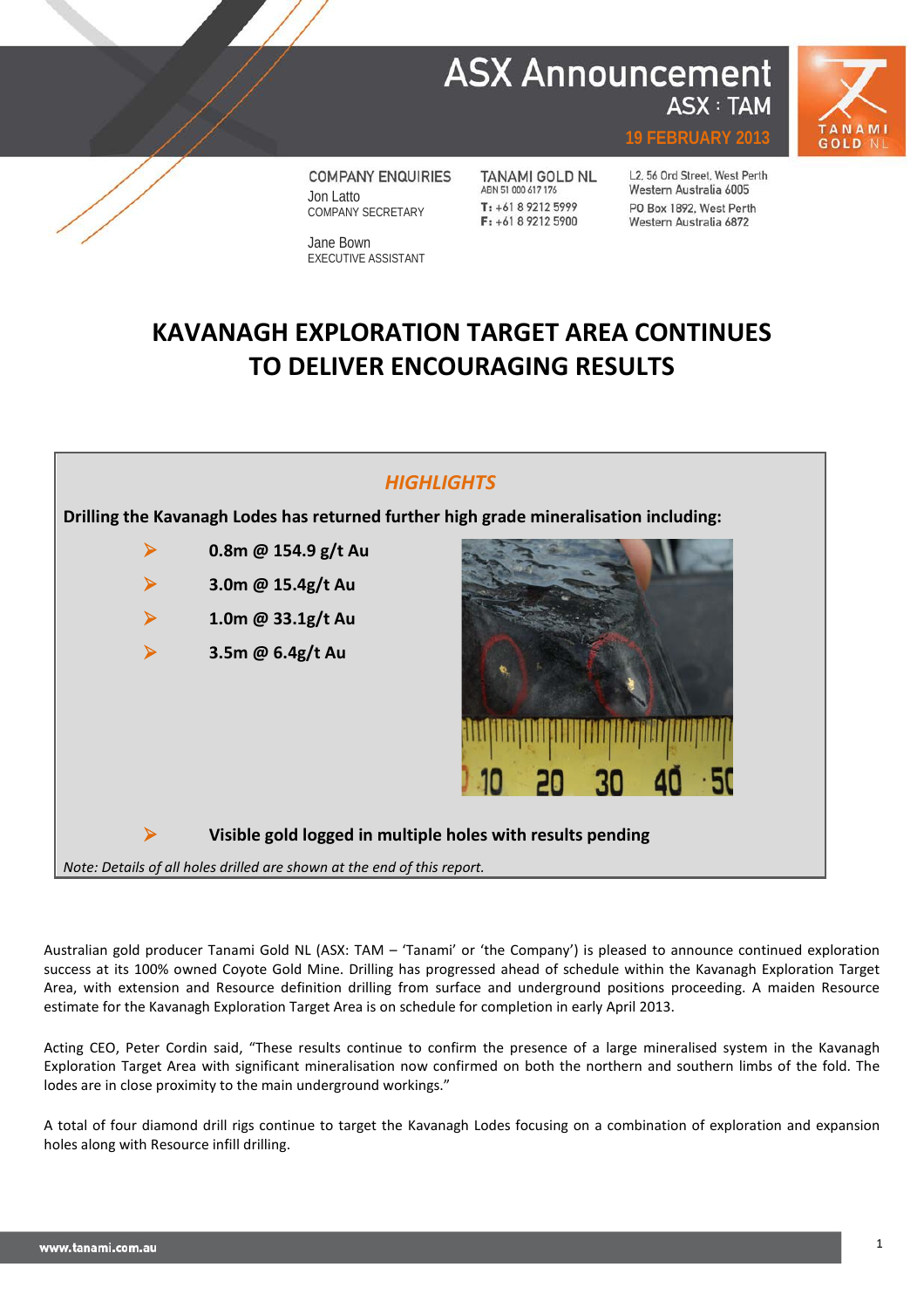## **ASX Announcement**

19 February 2013

## **Kavanagh Exploration Target Area**

Drilling continues to define significant gold mineralisation within multiple horizons in the Kavanagh Exploration Target Area. Current drilling has defined three separate lodes that are mineralised on both the southern and northern limb of the fold. Mineralisation is defined over a length of 650 metres down plunge and remains open in multiple directions.

The Kavanagh Exploration Target Area is situated approximately 150 metres north of the main Coyote Gold Mine (See Figure 2) and is interpreted to be a folded repeat of the geological sequence (or similar) that hosts the Coyote Gold Mine. It is considered highly prospective with the potential to host a repeat of the Coyote mineralised system.

## *The Kavanagh Exploration Target Area is based on the Coyote Mine Mineralisation Model and as such has the potential to host between 700,000 and 800,000 tonnes at a grade range of between 10-15g/t Au<sup>1</sup> .*

Significant results:

- CYUG359 **- 0.8m @ 154.9 g/t Au**
- CYUG359 **- 1.0m @ 33.1g/t Au**
- CYUG359 **- 3.5m @ 6.4g/t Au**
- CYDD211C **- 3.0m @ 15.4g/t Au**

|           | Visible gold logged in CYDD214 and CYUG1016 - Results Pending | (Extension Drilling)               |                          |                           |  |  |
|-----------|---------------------------------------------------------------|------------------------------------|--------------------------|---------------------------|--|--|
| $\bullet$ | Visible Gold logged in CYUG646 - Results Pending              | (Infill Drilling)                  |                          |                           |  |  |
|           | Recent results include:                                       |                                    |                          |                           |  |  |
|           | CYDD211B - 6.1m @ 87.4g/t Au including 2.5m @ 175.1g/t Au     |                                    | Reported 17 January 2013 |                           |  |  |
|           | CYDD211B - 0.3m @ 367.6g/t Au                                 |                                    | Reported 17 January 2013 |                           |  |  |
|           | CYDD208 - 2.0m @ 81.7g/t Au                                   |                                    |                          | Reported 17 January 2013  |  |  |
|           | CYDD207 - 0.7m @ 52.4g/t Au                                   |                                    |                          | Reported 17 January 2013  |  |  |
|           | CYDD206 - 2.2m @ 22.7g/t Au                                   |                                    |                          | Reported 3 December 2012  |  |  |
|           | CYDD206 - 4.2m @ 9.8g/t Au                                    | including $1.5m \omega$ 23.7g/t Au |                          | Reported 3 December 2012  |  |  |
|           | CYUG358 - 0.3m @ 42.1g/t Au                                   |                                    |                          | Reported 3 December 2012  |  |  |
|           | CYUG356 - 1.3m @ 38.4g/t Au                                   |                                    |                          | Reported 19 November 2012 |  |  |
|           | CYDD203 - 3.7m @ 4.6g/t Au                                    |                                    |                          | Reported 19 November 2012 |  |  |

### **Peter Cordin**

### **Acting Chief Executive Officer**

#### **Competent Person's Statement**

*The information in this report that relates to Mineral Resource Estimation, Geological Data and Exploration Results is based on information compiled by Mr Michael Thomson, a full time employee and Principal Geologist of Tanami Gold NL. Mr Thomson is a member of the Australasian Institute of Mining and Metallurgy and has sufficient experience which is relevant to the style of mineralisation and type of deposit under consideration to qualify as a Competent Person as defined in the December 2004 edition of the Australasian Code for Reporting of Exploration Results, Mineral Resources and Ore Reserves (JORC Code). Mr Thomson consents to the inclusion in this report of the matters based on his information in the form and context in which they appear.*

*This announcement contains certain statements which constitute "forward looking statements". Such statements are only predictions and are subject to inherent risks and uncertainties which could cause actual values, results, performance achievements to differ materially from those expressed, implied or projected in any forward*looking statement. No representation or warranty, expressed or implied, is made by Tanami Gold NL that material contained in this announcement will be achieved or *proved correct.*

<sup>1</sup> *The potential quantity and grade of the exploration targets outlined are conceptual in nature. There has been insufficient exploration to define a Mineral Resource and it is uncertain if further exploration will result in the determination of a Mineral Resource.*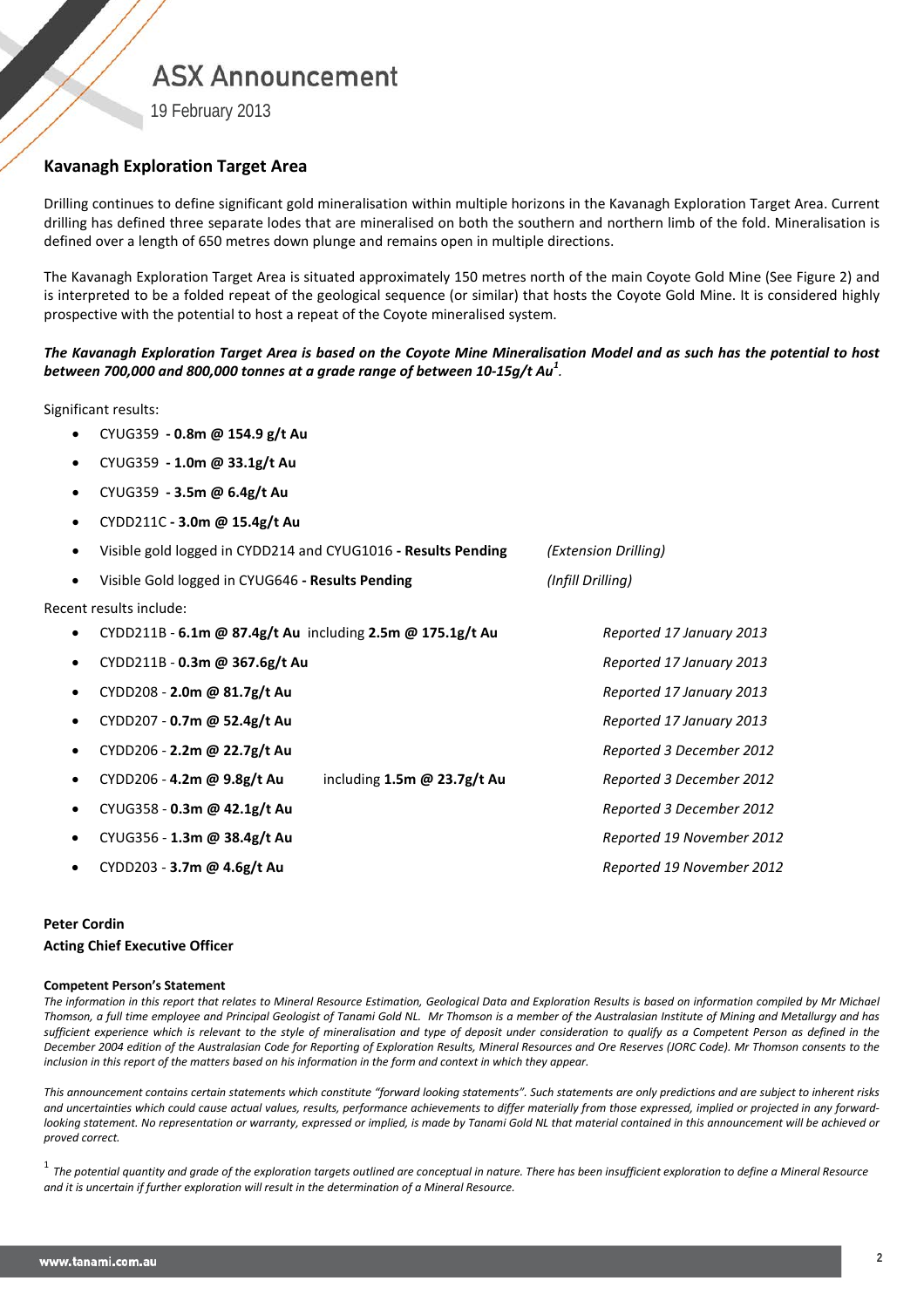# **ASX Announcement**

19 February 2013



### **Figure 1: Kavanagh Schematic Long Section**

### **Figure 2: Coyote Schematic Geology Plan**

![](_page_2_Figure_5.jpeg)